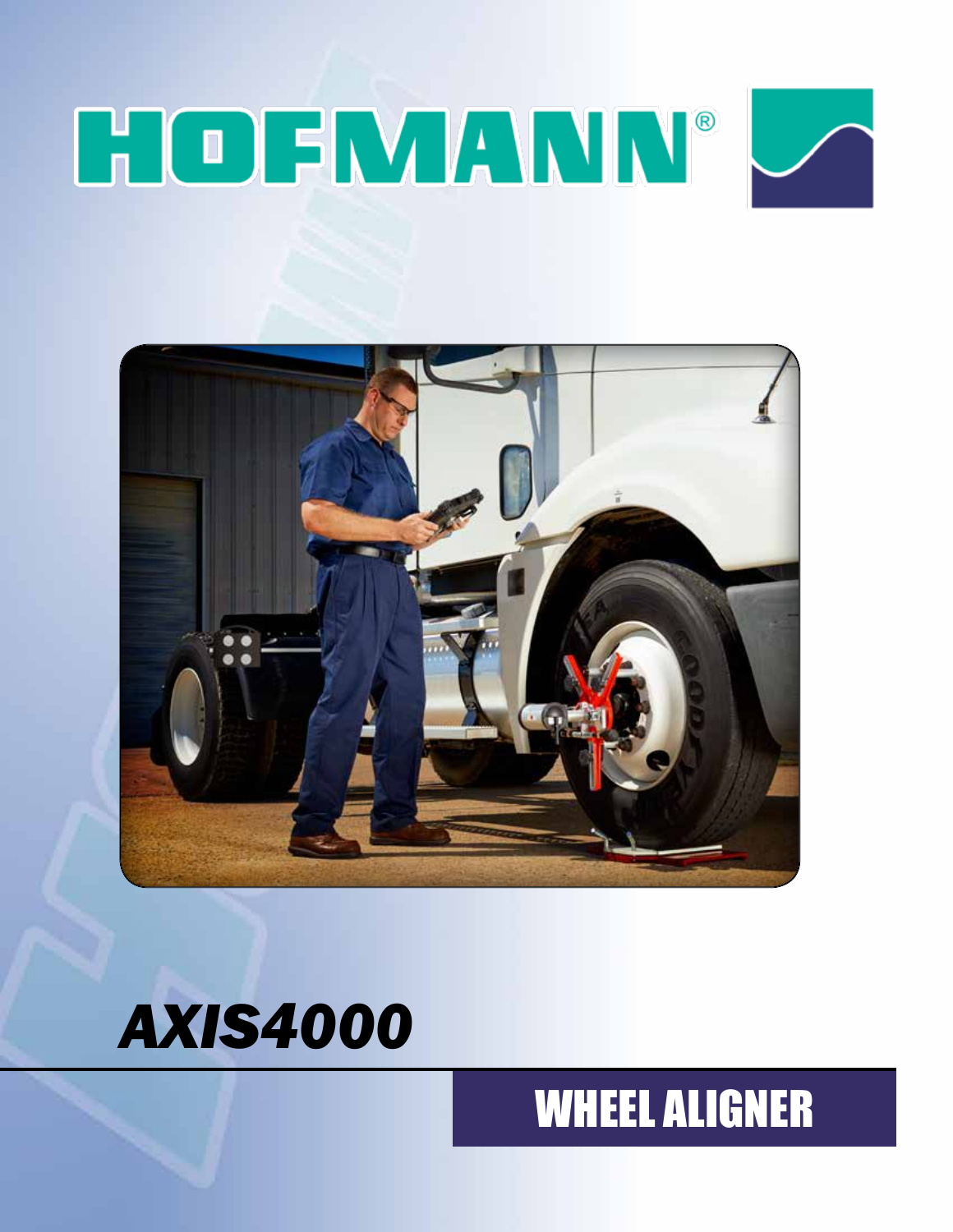## RUGGED WHEEL ALIGNMENT SYSTEM FOR COMMERCIAL VEHICLES



#### DIGITAL CAMERA TECHNOLOGY ADVANCED MOBILITY

- Simplifies wheel alignment measurements and adjustments by providing live readings
- Brings automotive wheel alignment standards and accuracy to commercial vehicles
- Avoids potential errors presented by conventional alignment systems

- Wireless communication of readings to a durable handheld computer system
- Designed for easy disassembly and transport
- Measurements can be taken without lifting the vehicle enabling mobile wheel alignment service



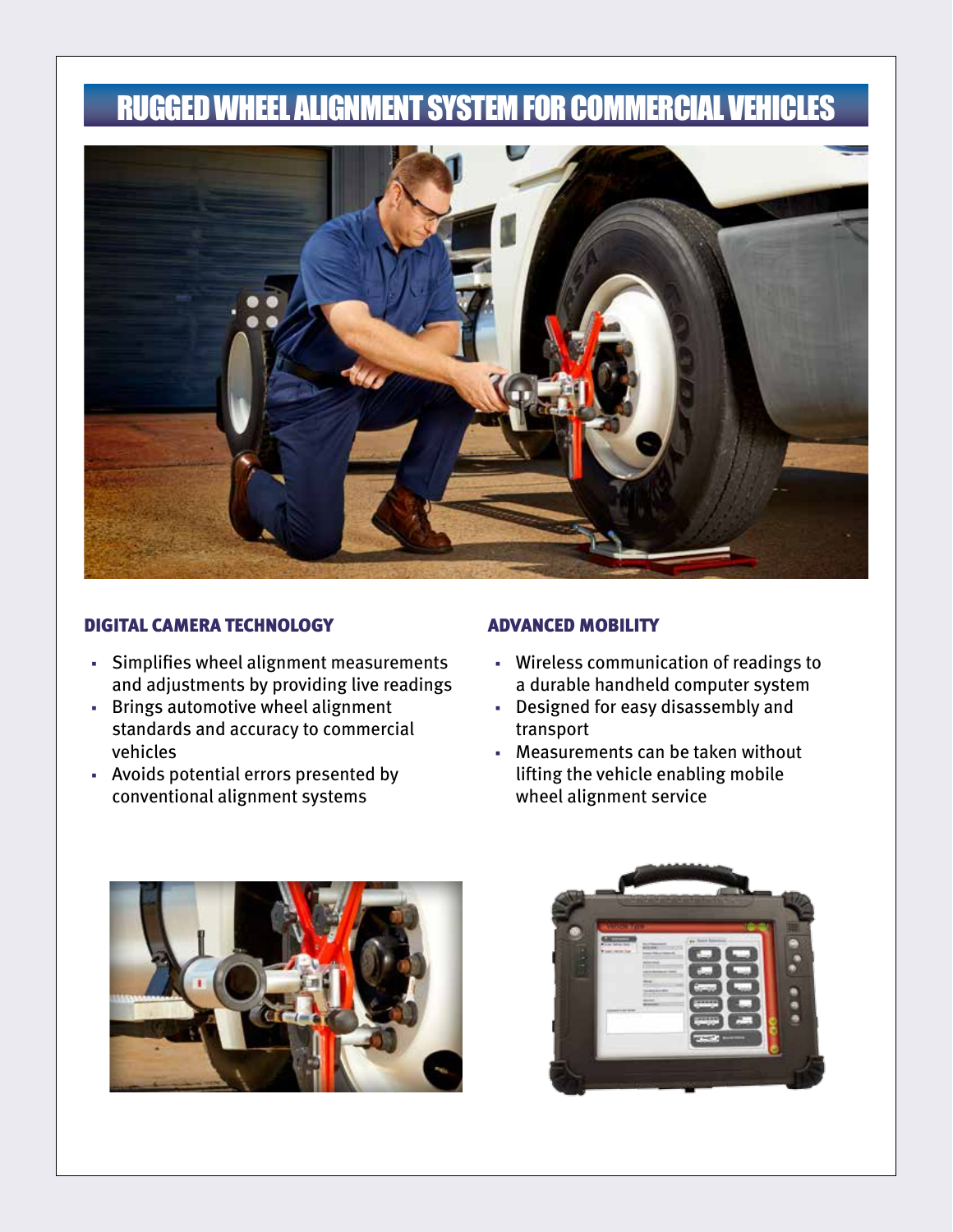## AXIS4000 FEATURES

## **Patented ProClamp\* quickly and easily attaches to alloy and steel rims with no runout compensation required**

Three-point magnetic mounting quickly attaches to steel rims. The included tire grappler accessory allows attachment to aluminum alloy wheels.



### **FRAME REFERENCED ALIGNMENT**





- Magnetic targets quickly attach to the vehicles frame
- OEM recommended frame center line alignment method
- Measures and guides the adjustment of tandem scrub and rear axle offset



#### FAST VEHICLE DATA INPUT

Alignment specifications can be entered and saved for future use

#### DESIGNED FOR USE ON A VARIETY OF VEHICLES

Align semis, trucks, buses and transporters (Class 3, Class 4, Class 5, Class 6, Class 7 and Class 8). Additional accessories are available to align trailers, kingpin and vehicles with multiple steering axles or center articulation

#### INTUITIVE SOFTWARE

Guides the technician through the setup and alignment process utilizing a graphical user interface

#### EXTENDED OPERATION TIME

Lithium-ion batteries allow more than ten hours of camera use

#### AUTOMATICALLY GENERATED PRINTOUT\*\*

Details vehicle specifications along with before and after values

#### MODULAR DESIGN

Easily disassembled for mobile alignment service

#### EASILY ADAPTS TO A VARIETY OF WORKING ENVIRONMENTS

System can measure and correct for uneven surfaces

#### STEER ANGLE MEASUREMENT IN A SINGLE STEP

Captures caster, KPI (Kingpin Inclination), toe-out on turns and max turn in a single action

#### CAPABLE OF WIRELESS PRINTING\*\*

\*Patent held by Haweka Auswuchttechnik Horst Warkotsch Gmbh \*\*Printer not included